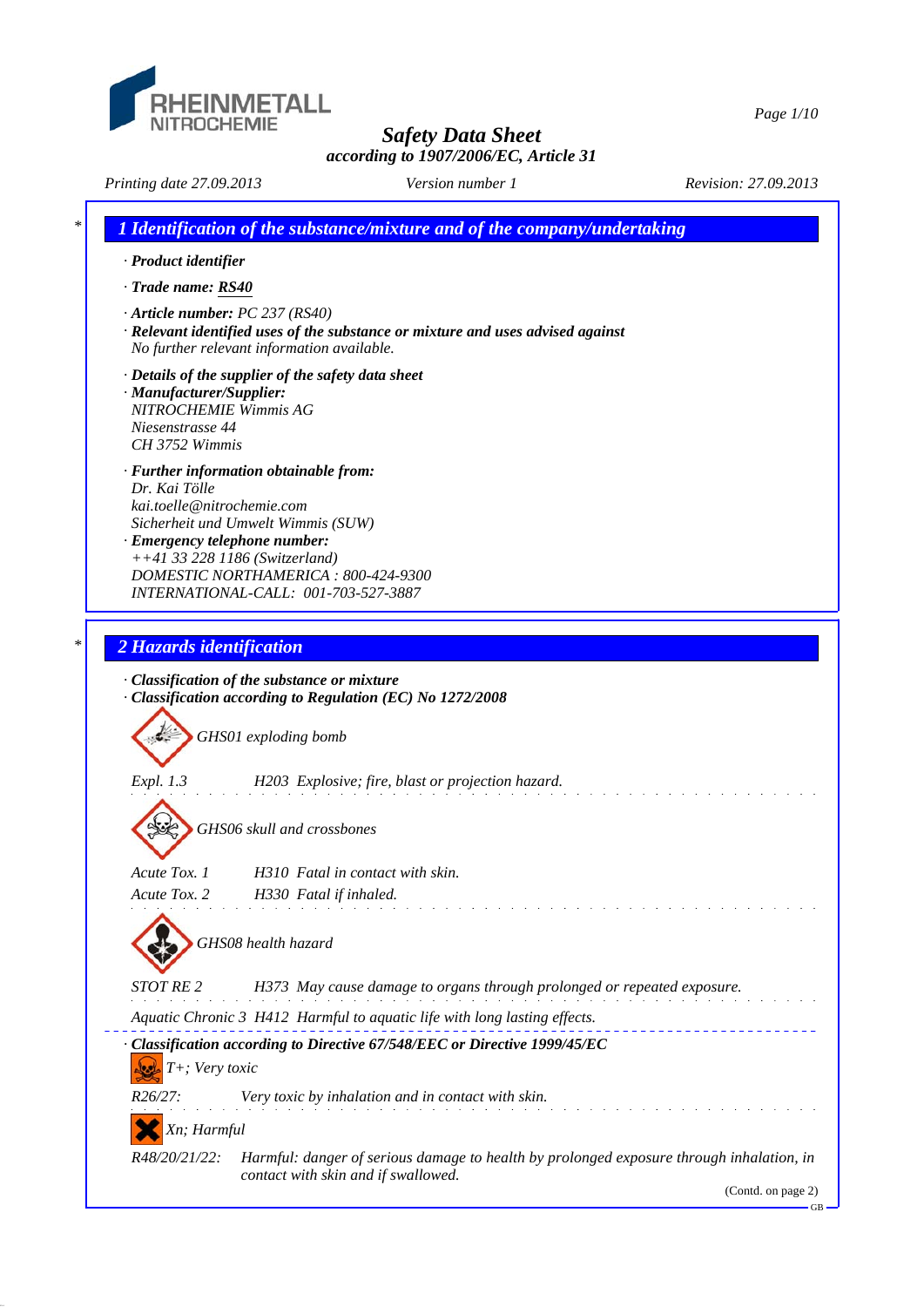

*Page 2/10*

*Safety Data Sheet according to 1907/2006/EC, Article 31*

*Printing date 27.09.2013 Revision: 27.09.2013 Version number 1*

|                              | (Contd. of page 1)                                                                                                                                                                                                                                                         |
|------------------------------|----------------------------------------------------------------------------------------------------------------------------------------------------------------------------------------------------------------------------------------------------------------------------|
|                              | E; Explosive                                                                                                                                                                                                                                                               |
| $R2$ :                       | Risk of explosion by shock, friction, fire or other sources of ignition.                                                                                                                                                                                                   |
| R52/53:                      | Harmful to aquatic organisms, may cause long-term adverse effects in the aquatic<br>environment.                                                                                                                                                                           |
|                              | · Information concerning particular hazards for human and environment:<br>The product has to be labelled due to the calculation procedure of the "General Classification guideline for<br>preparations of the EU" in the latest valid version.<br>· Classification system: |
| data.                        | The classification is according to the latest editions of the EU-lists, and extended by company and literature                                                                                                                                                             |
| · Label elements             |                                                                                                                                                                                                                                                                            |
|                              | · Labelling according to EU guidelines:                                                                                                                                                                                                                                    |
| Materials.                   | Observe the general safety regulations when handling chemicals.<br>The product has been classified and marked in accordance with EU Directives / Ordinance on Hazardous                                                                                                    |
| T+ Very toxic<br>E Explosive | · Code letter and hazard designation of product:                                                                                                                                                                                                                           |
| glycerol trinitrate          | · Hazard-determining components of labelling:                                                                                                                                                                                                                              |
| · Risk phrases:              |                                                                                                                                                                                                                                                                            |
| 2<br>26/27                   | Risk of explosion by shock, friction, fire or other sources of ignition.<br>Very toxic by inhalation and in contact with skin.                                                                                                                                             |
|                              | 48/20/21/22 Harmful: danger of serious damage to health by prolonged exposure through inhalation, in<br>contact with skin and if swallowed.                                                                                                                                |
| 52/53                        | Harmful to aquatic organisms, may cause long-term adverse effects in the aquatic environment.                                                                                                                                                                              |
| · Safety phrases:            | 27/28 After contact with skin, take off immediately all contaminated clothing, and wash immediately with<br>plenty of water.<br>36/37 Wear suitable protective clothing and gloves.                                                                                        |
| 45                           | In case of accident or if you feel unwell, seek medical advice immediately (show the label where<br>possible).                                                                                                                                                             |
| 61<br>$\cdot$ Other hazards  | Avoid release to the environment. Refer to special instructions/safety data sheets.                                                                                                                                                                                        |
|                              | · Results of PBT and vPvB assessment                                                                                                                                                                                                                                       |
|                              | $\cdot$ <b>PBT:</b> Not applicable.<br>$\cdot v$ PvB: Not applicable.                                                                                                                                                                                                      |
|                              |                                                                                                                                                                                                                                                                            |

*· Chemical characterization: Mixtures*

*· Description: Mixture of substances listed below with nonhazardous additions.*

(Contd. on page 3) GB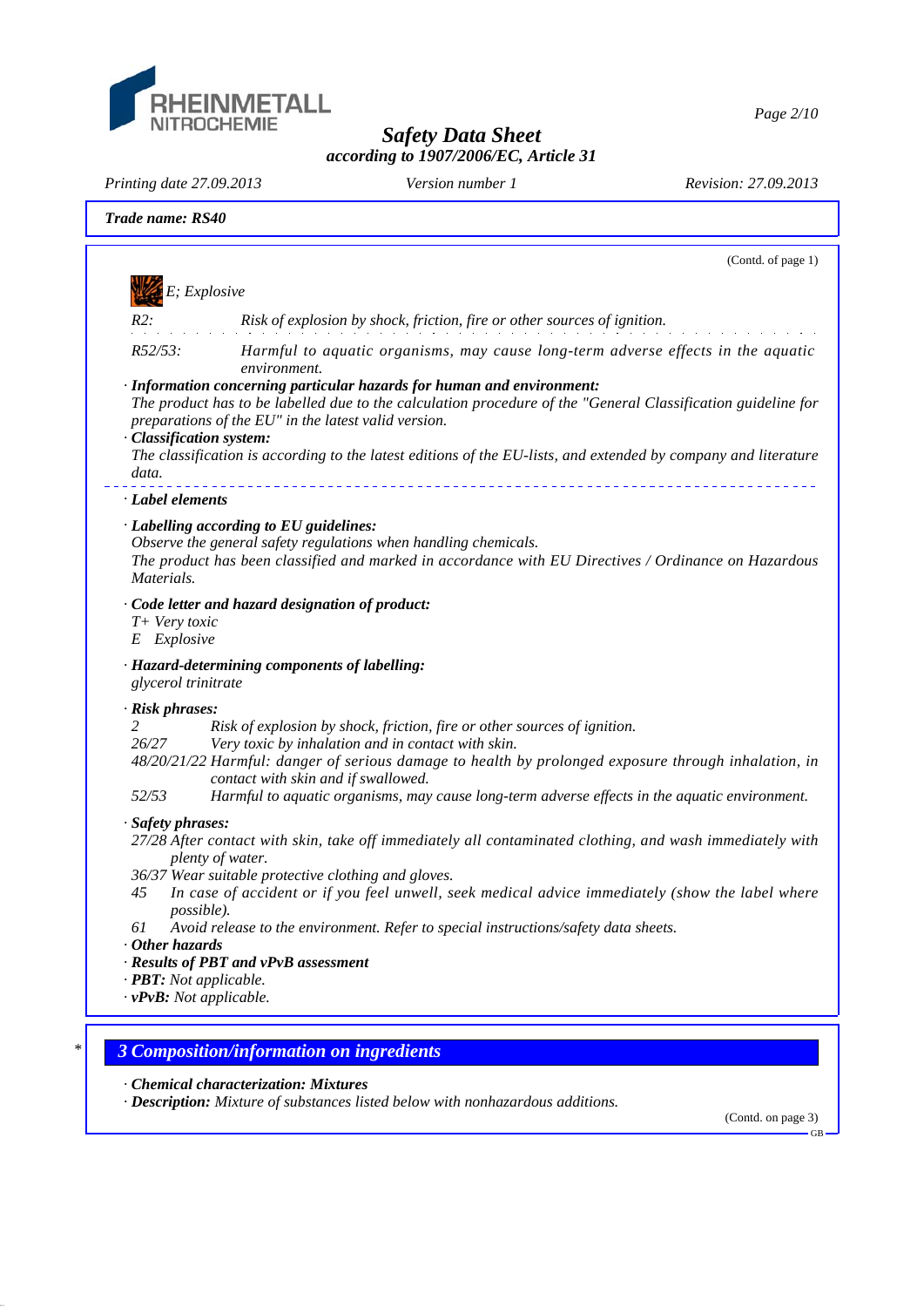

*Page 3/10*

# *Safety Data Sheet according to 1907/2006/EC, Article 31*

*Printing date 27.09.2013 Revision: 27.09.2013 Version number 1*

## *Trade name: RS40*

| 82%                                                                                                                                       |
|-------------------------------------------------------------------------------------------------------------------------------------------|
| 12%<br>EINECS: 200-240-8 $T + R26/27/28$ ; E R3; $\downarrow$ N R51/53                                                                    |
| ◆ Unst. Expl., H200; ◆ Acute Tox. 2, H300; Acute Tox. 1, H310; Acute Tox.<br>2, H330; STOT RE 2, H373; $\bigcirc$ Aquatic Chronic 2, H411 |
| Additional information: For the wording of the listed risk phrases refer to section 16.                                                   |

## *\* 4 First aid measures*

*· Description of first aid measures*

*· General information:*

*Personal protection for the First Aider.*

*Take affected persons out of danger area and lay down.*

*Immediately remove any clothing soiled by the product.*

*Remove breathing equipment only after contaminated clothing have been completely removed.*

*In case of irregular breathing or respiratory arrest provide artificial respiration.*

*· After inhalation:*

*Supply fresh air or oxygen; call for doctor.*

*In case of unconsciousness place patient stably in side position for transportation.*

- *· After skin contact: Immediately wash with water and soap and rinse thoroughly.*
- *· After eye contact: Rinse opened eye for several minutes under running water. Then consult a doctor.*
- *· After swallowing: If symptoms persist consult doctor.*
- *· Information for doctor:*
- *· Most important symptoms and effects, both acute and delayed Headache*
- *· Indication of any immediate medical attention and special treatment needed*

*No further relevant information available.*

# *\* 5 Firefighting measures*

- *· Extinguishing media*
- *· Suitable extinguishing agents:*
- *Water spray*

*Water*

- *· For safety reasons unsuitable extinguishing agents:*
- *Extinguishing powder*

*Carbon dioxide*

*Sand*

*Foam*

*· Special hazards arising from the substance or mixture No further relevant information available.*

- *· Advice for firefighters*
- *· Protective equipment:*
- *Wear self-contained respiratory protective device.*

*Mouth respiratory protective device.*

GB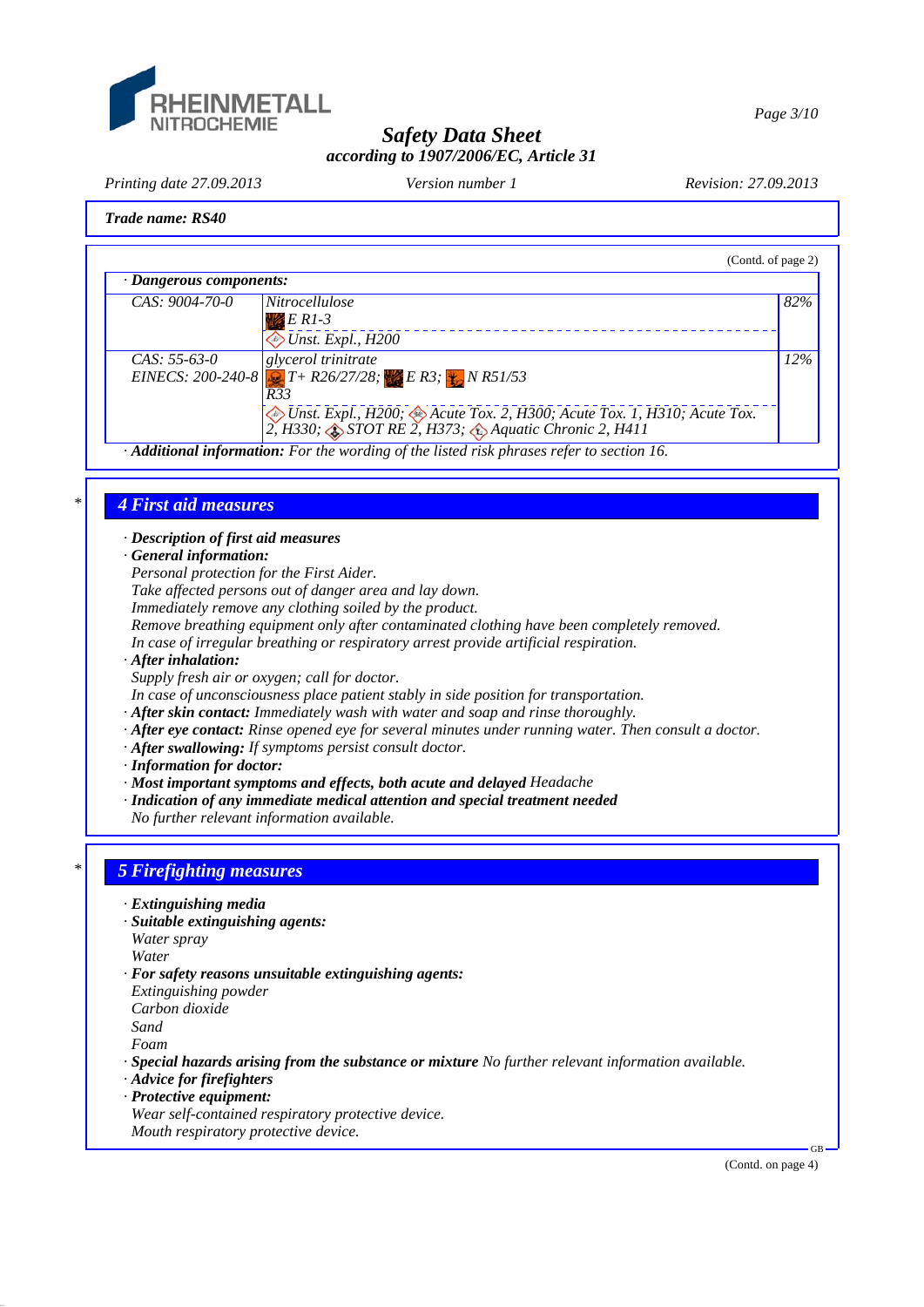

*Printing date 27.09.2013 Revision: 27.09.2013 Version number 1*

*Trade name: RS40*

(Contd. of page 3)

# *\* 6 Accidental release measures*

- *· Personal precautions, protective equipment and emergency procedures Remove persons from danger area.*
- *· Environmental precautions:*
- *Inform respective authorities in case of seepage into water course or sewage system.*
- *Do not allow to enter sewers/ surface or ground water.*
- *· Methods and material for containment and cleaning up: Dispose contaminated material as waste according to item 13. Ensure adequate ventilation.*
- *· Reference to other sections*
- *See Section 7 for information on safe handling.*
- *See Section 8 for information on personal protection equipment.*
- *See Section 13 for disposal information.*

# *\* 7 Handling and storage*

### *· Handling:*

- *· Precautions for safe handling Thorough dedusting. Ensure good ventilation/exhaustion at the workplace. Open and handle receptacle with care. · Information about fire - and explosion protection: Keep ignition sources away - Do not smoke. Protect from heat. Prevent impact and friction. Keep respiratory protective device available. · Conditions for safe storage, including any incompatibilities · Storage:*
- *· Requirements to be met by storerooms and receptacles: storage facility for explosives*
- *· Information about storage in one common storage facility: only storage facility for explosives*
- *pay attention to the compatibility group*
- *· Further information about storage conditions:*
- *Keep container tightly sealed. Protect from heat and direct sunlight.*
- 
- *· Storage class: 1*
- *· Specific end use(s) No further relevant information available.*

# *\* 8 Exposure controls/personal protection*

*· Additional information about design of technical facilities: No further data; see item 7.*

*· Control parameters*

*· Ingredients with limit values that require monitoring at the workplace:*

*The product does not contain any relevant quantities of materials with critical values that have to be monitored at the workplace.*

(Contd. on page 5)

GB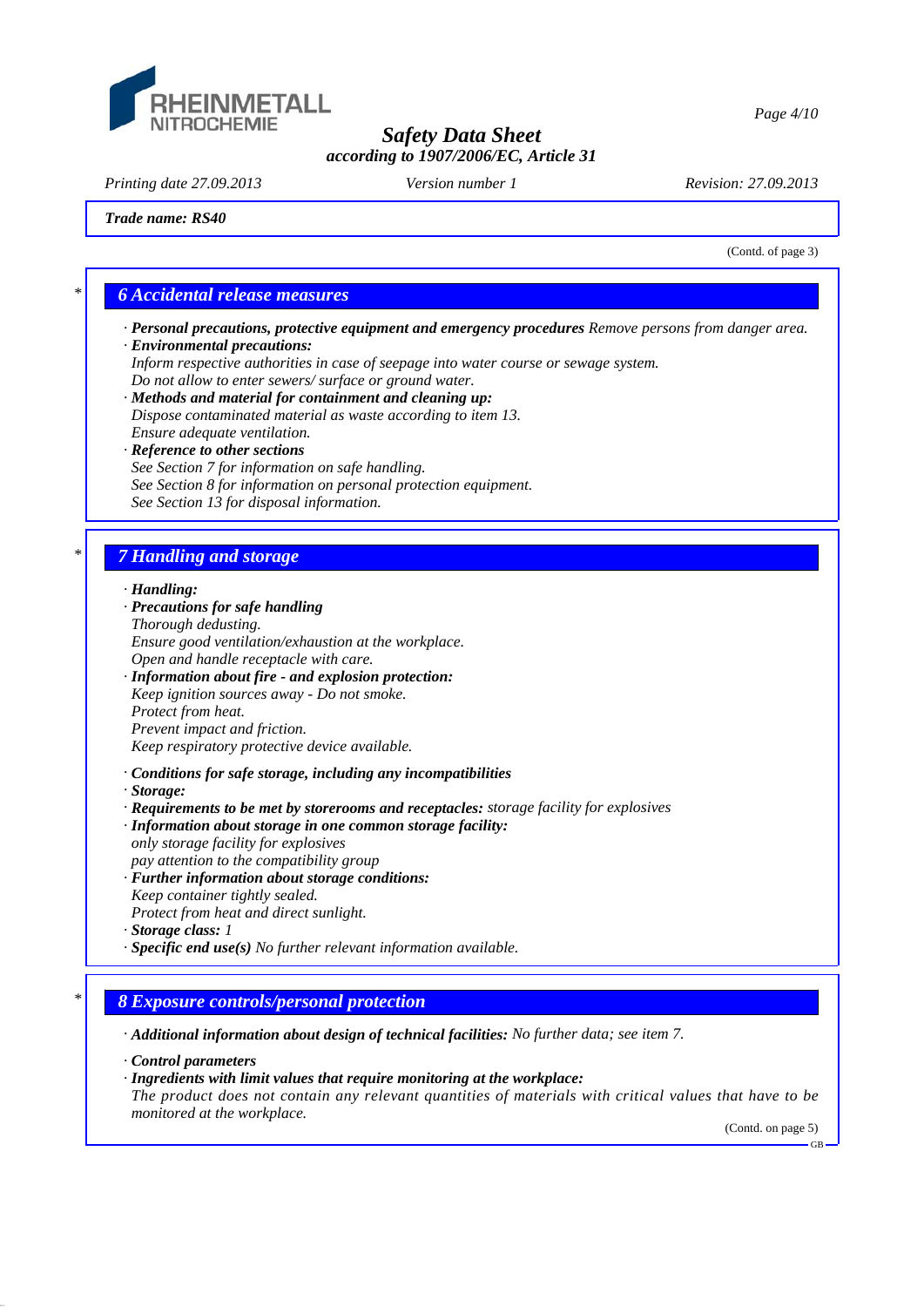

*Page 5/10*

# *Safety Data Sheet according to 1907/2006/EC, Article 31*

*Printing date 27.09.2013 Revision: 27.09.2013 Version number 1*

### *Trade name: RS40*

|                             | (Contd. of page 4)<br>· Ingredients with biological limit values:                                                 |
|-----------------------------|-------------------------------------------------------------------------------------------------------------------|
| 55-63-0 glycerol trinitrate |                                                                                                                   |
|                             | $BMGV$ 15 $\mu$ mol/mol creatinine                                                                                |
|                             | Medium: urine                                                                                                     |
|                             | Sampling time: at the end of the period of exposure                                                               |
|                             | Parameter: total nitroglycols                                                                                     |
|                             | · Additional information: The lists valid during the making were used as basis.                                   |
| · Exposure controls         |                                                                                                                   |
|                             | · Personal protective equipment:                                                                                  |
|                             | · General protective and hygienic measures:                                                                       |
|                             | Keep away from foodstuffs, beverages and feed.                                                                    |
|                             | Immediately remove all soiled and contaminated clothing                                                           |
|                             | Wash hands before breaks and at the end of work.                                                                  |
|                             | Store protective clothing separately.                                                                             |
|                             | Avoid contact with the eyes and skin.                                                                             |
|                             | <b>Standarts of Personal Protective Equipment</b>                                                                 |
|                             | Respiratory protection EN 136, 140, 149                                                                           |
| Eye protection EN 166       |                                                                                                                   |
|                             | Body protection EN 340, 463, 468, 943-1, 943-2                                                                    |
|                             | Protection of hands EN 374                                                                                        |
|                             | Safety shoes EN-ISO 20345                                                                                         |
| · Respiratory protection:   |                                                                                                                   |
|                             | Not necessary if room is well-ventilated.                                                                         |
|                             | In case of brief exposure or low pollution use respiratory filter device. In case of intensive or longer exposure |
|                             | use self-contained respiratory protective device.                                                                 |
| · Protection of hands:      |                                                                                                                   |
|                             |                                                                                                                   |
|                             | Protective gloves                                                                                                 |
|                             |                                                                                                                   |
|                             |                                                                                                                   |
|                             | The glove material has to be impermeable and resistant to the product/the substance/the preparation.              |
|                             | Due to missing tests no recommendation to the glove material can be given for the product/ the preparation/       |
| the chemical mixture.       |                                                                                                                   |
|                             | Selection of the glove material on consideration of the penetration times, rates of diffusion and the             |
| degradation                 |                                                                                                                   |
| · Material of gloves        |                                                                                                                   |
| Butyl rubber, BR            |                                                                                                                   |
| Nitrile rubber, NBR         |                                                                                                                   |
|                             | The selection of the suitable gloves does not only depend on the material, but also on further marks of quality   |
|                             | and varies from manufacturer to manufacturer. As the product is a preparation of several substances, the          |
|                             | resistance of the glove material can not be calculated in advance and has therefore to be checked prior to the    |
| application.                |                                                                                                                   |
|                             | · Penetration time of glove material                                                                              |

*The exact break trough time has to be found out by the manufacturer of the protective gloves and has to be observed.*

- *· For the permanent contact gloves made of the following materials are suitable:*
- *antistatic gloves (Nomex) over disposable gloves (nitrile or butylrubber)*
- *· For the permanent contact of a maximum of 15 minutes gloves made of the following materials are suitable:*

*Butyl rubber, BR Nitrile rubber, NBR*

(Contd. on page 6)

GB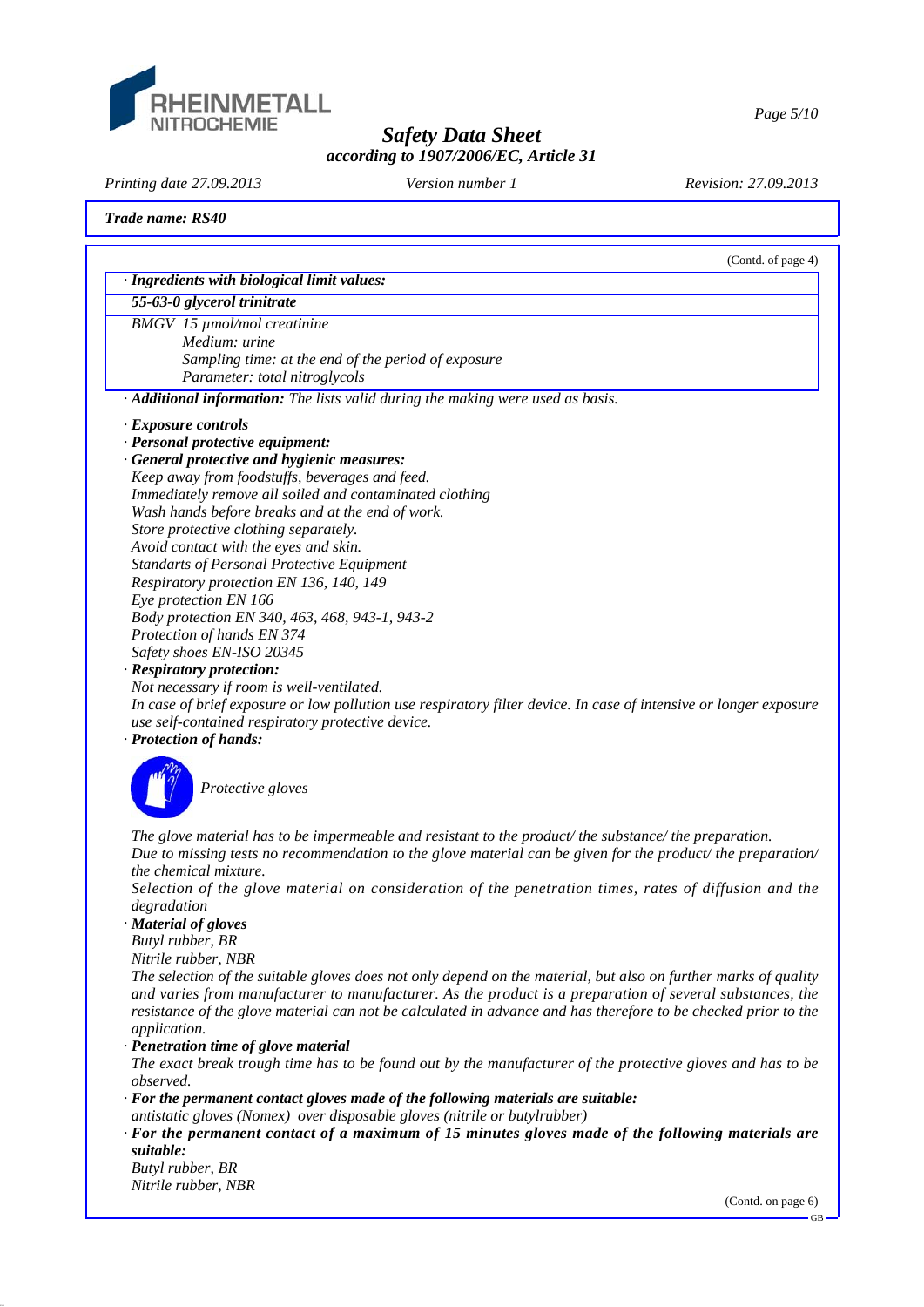

*Printing date 27.09.2013 Revision: 27.09.2013 Version number 1*

(Contd. of page 5)

*Trade name: RS40*

*· Eye protection: Safety glasses*

*· Body protection: use antistatic protective work clothing*

| · Information on basic physical and chemical properties     |                                                                |
|-------------------------------------------------------------|----------------------------------------------------------------|
| <b>General Information</b>                                  |                                                                |
| $\cdot$ Appearance:<br>Form:                                | Solid                                                          |
| Colour:                                                     | According to product specification                             |
| · Odour:                                                    | Characteristic                                                 |
| · Odour threshold:                                          | Not determined.                                                |
| $\cdot$ pH-value:                                           | Not applicable.                                                |
| Change in condition                                         |                                                                |
| <b>Melting point/Melting range:</b>                         | Undetermined.                                                  |
| <b>Boiling point/Boiling range:</b>                         | Undetermined.                                                  |
| · Flash point:                                              | Not applicable.                                                |
| · Flammability (solid, gaseous):                            | Not determined.                                                |
| · Ignition temperature:                                     | ca. 170 °C                                                     |
| · Decomposition temperature:                                | Not determined.                                                |
| · Self-igniting:                                            | Product is not selfigniting.                                   |
| · Danger of explosion:                                      | sensitive to detonation blast (detonator) - Explosive with or  |
|                                                             | without conact with air                                        |
|                                                             | Risk of explosion by shock, friction, fire or other sources of |
| $\cdot$ Minimum ignition temperature of a dust cloud 170 °C | <i>ignition.</i>                                               |
| · Explosion limits:                                         |                                                                |
| Lower:                                                      | Not determined.                                                |
| <b>Upper:</b>                                               | Not determined.                                                |
| · Vapour pressure:                                          | Not applicable.                                                |
|                                                             |                                                                |
| $\cdot$ Density:                                            | Not determined.<br>Not determined.                             |
| · Relative density<br>· Vapour density                      | Not applicable.                                                |
| $\cdot$ Evaporation rate                                    | Not applicable.                                                |
| · Solubility in / Miscibility with                          |                                                                |
| water:                                                      | Slightly soluble.                                              |
| · Partition coefficient (n-octanol/water):                  | Not determined.                                                |
| · Viscosity:                                                |                                                                |
| Dynamic:                                                    | Not applicable.                                                |
| Kinematic:                                                  | Not applicable.                                                |
| $·$ Other information                                       | No further relevant information available.                     |

(Contd. on page 7)

*Page 6/10*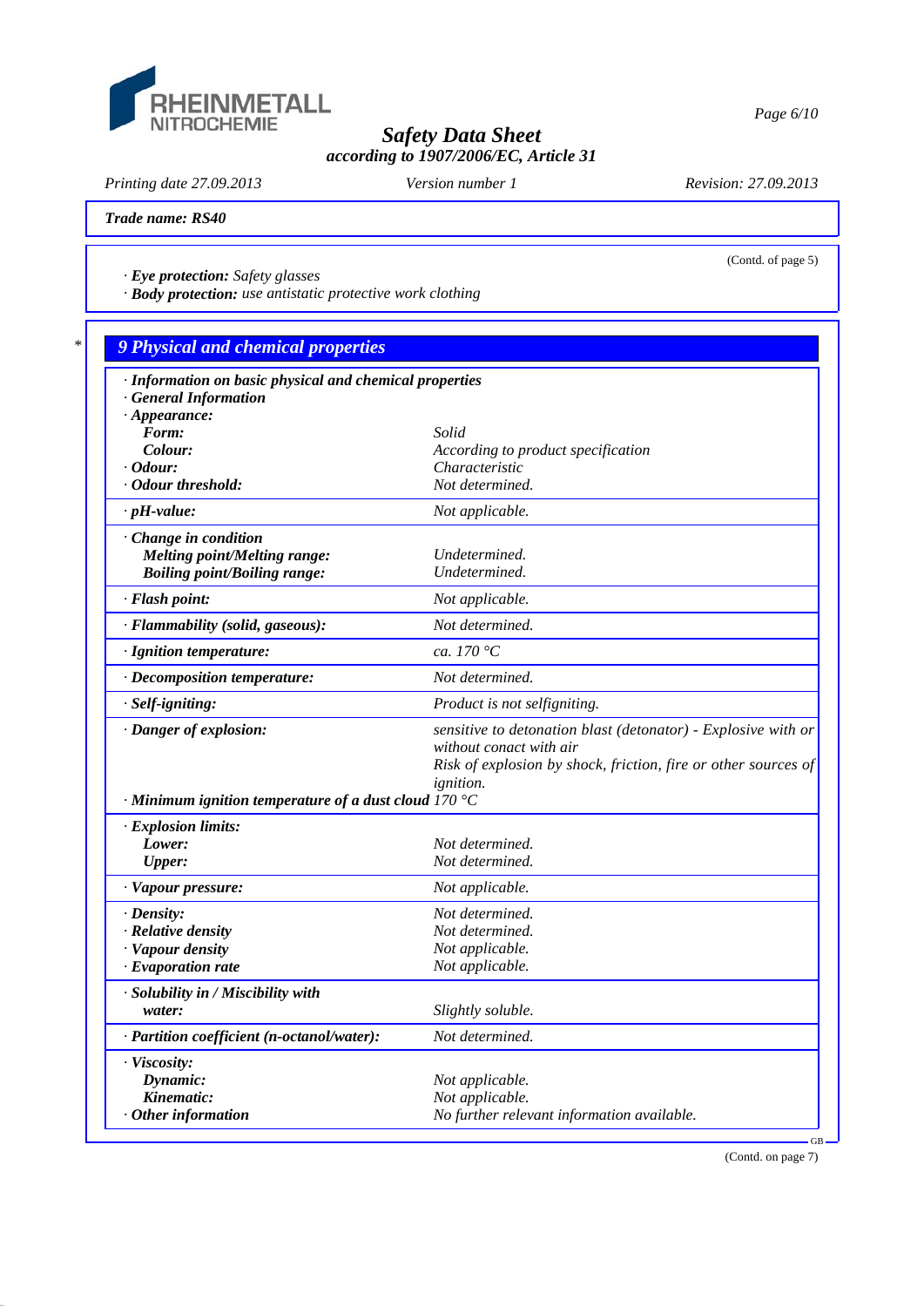

*Printing date 27.09.2013 Revision: 27.09.2013 Version number 1*

(Contd. of page 6)

*Trade name: RS40*

*\* 10 Stability and reactivity*

*· Reactivity*

*· Chemical stability*

*· Thermal decomposition / conditions to be avoided: No decomposition if used according to specifications.*

*· Possibility of hazardous reactions Reacts with acids, alkalis and oxidizing agents.*

*· Conditions to avoid No further relevant information available.*

*· Incompatible materials: Oxidiser*

*· Hazardous decomposition products: Nitrogen oxides*

# *11 Toxicological information*

*· Information on toxicological effects*

*· Acute toxicity:*

*· LD/LC50 values relevant for classification:*

*55-63-0 glycerol trinitrate*

*Oral LD50 525 mg/kg (rat)*

*· Primary irritant effect:*

*· on the skin: No irritant effect.*

*· on the eye: No irritating effect.*

*· Sensitization: No sensitizing effects known.*

*· Additional toxicological information:*

*The product shows the following dangers according to the calculation method of the General EU Classification Guidelines for Preparations as issued in the latest version: Very toxic*

*Danger through skin adsorption.*

## *12 Ecological information*

*· Toxicity*

*· Aquatic toxicity:*

*55-63-0 glycerol trinitrate*

*LC50 1.28 mg/l (Fisch (L.macrochirus))*

*· Persistence and degradability No further relevant information available.*

*· Behaviour in environmental systems:*

*· Bioaccumulative potential No further relevant information available.*

*· Mobility in soil No further relevant information available.*

*· Ecotoxical effects:*

*· Remark: Harmful to fish*

*· Additional ecological information:*

*· General notes:*

*Water hazard class 3 (German Regulation) (Self-assessment): extremely hazardous for water Do not allow product to reach ground water, water course or sewage system, even in small quantities. Danger to drinking water if even extremely small quantities leak into the ground. Harmful to aquatic organisms*

*· Results of PBT and vPvB assessment*

*· PBT: Not applicable.*

*· vPvB: Not applicable.*

(Contd. on page 8)

*Page 7/10*

GB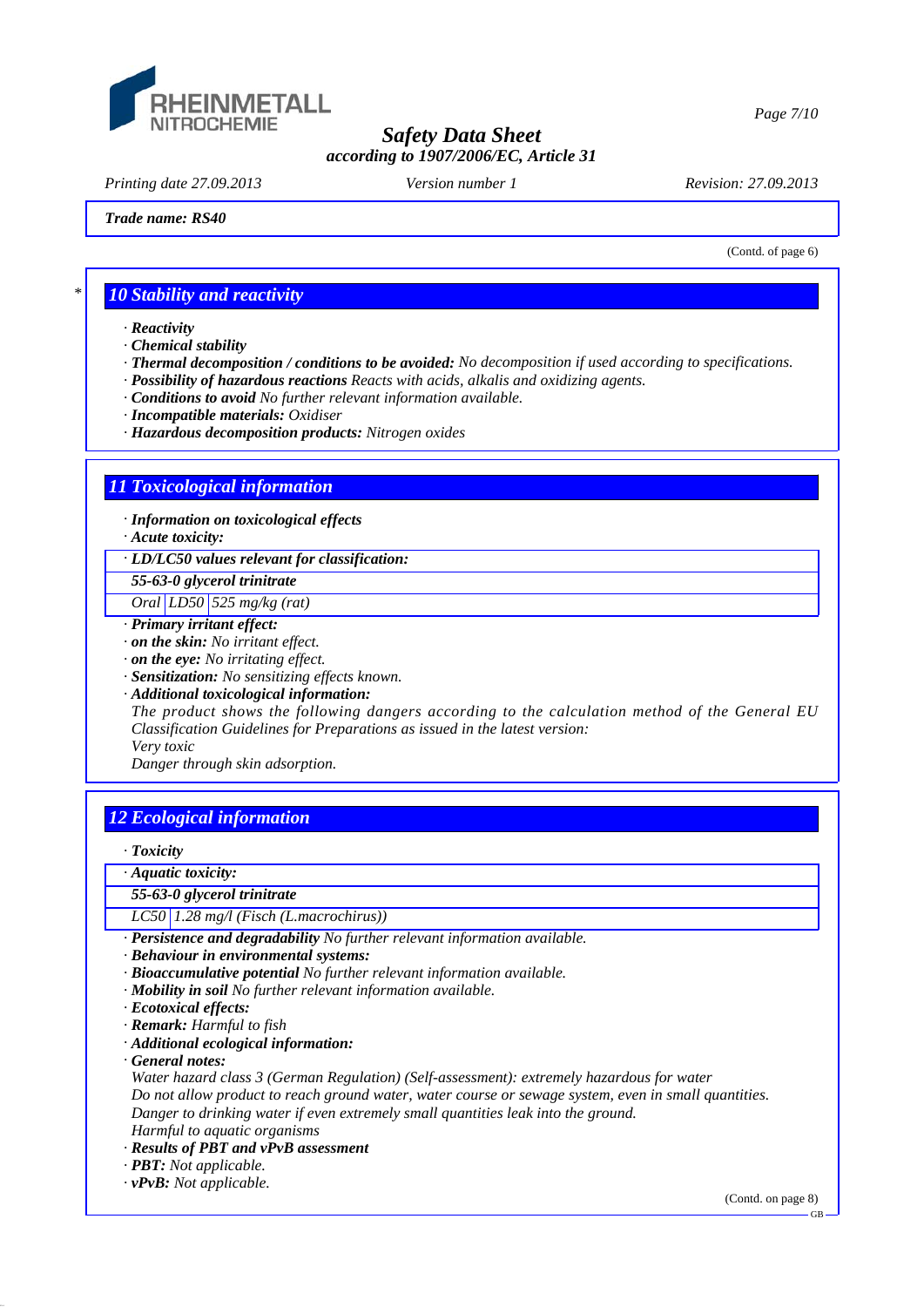

*Printing date 27.09.2013 Revision: 27.09.2013 Version number 1*

(Contd. of page 7)

*Trade name: RS40*

*· Other adverse effects No further relevant information available.*

# *\* 13 Disposal considerations*

- *· Waste treatment methods*
- *· Recommendation*
- *Must not be disposed together with household garbage. Do not allow product to reach sewage system. · European waste catalogue 160403*
- *· Uncleaned packaging:*
- *· Recommendation: Disposal must be made according to official regulations.*

# *\* 14 Transport information · UN-Number · ADR, IMDG, IATA UN0161 · UN proper shipping name · ADR 0161 TREIBLADUNGSPULVER · IMDG, IATA POWDER, SMOKELESS · Transport hazard class(es) · ADR · Class 1 (1.3C) Explosive substances and articles. · Label 1.3C · IMDG · Label 1.3C · IATA · Class 0481 · Label 1.3C · Packing group Ii · Environmental hazards: · Marine pollutant: No · Special precautions for user Warning: Explosive substances and articles.* (Contd. on page 9) GB

*Page 8/10*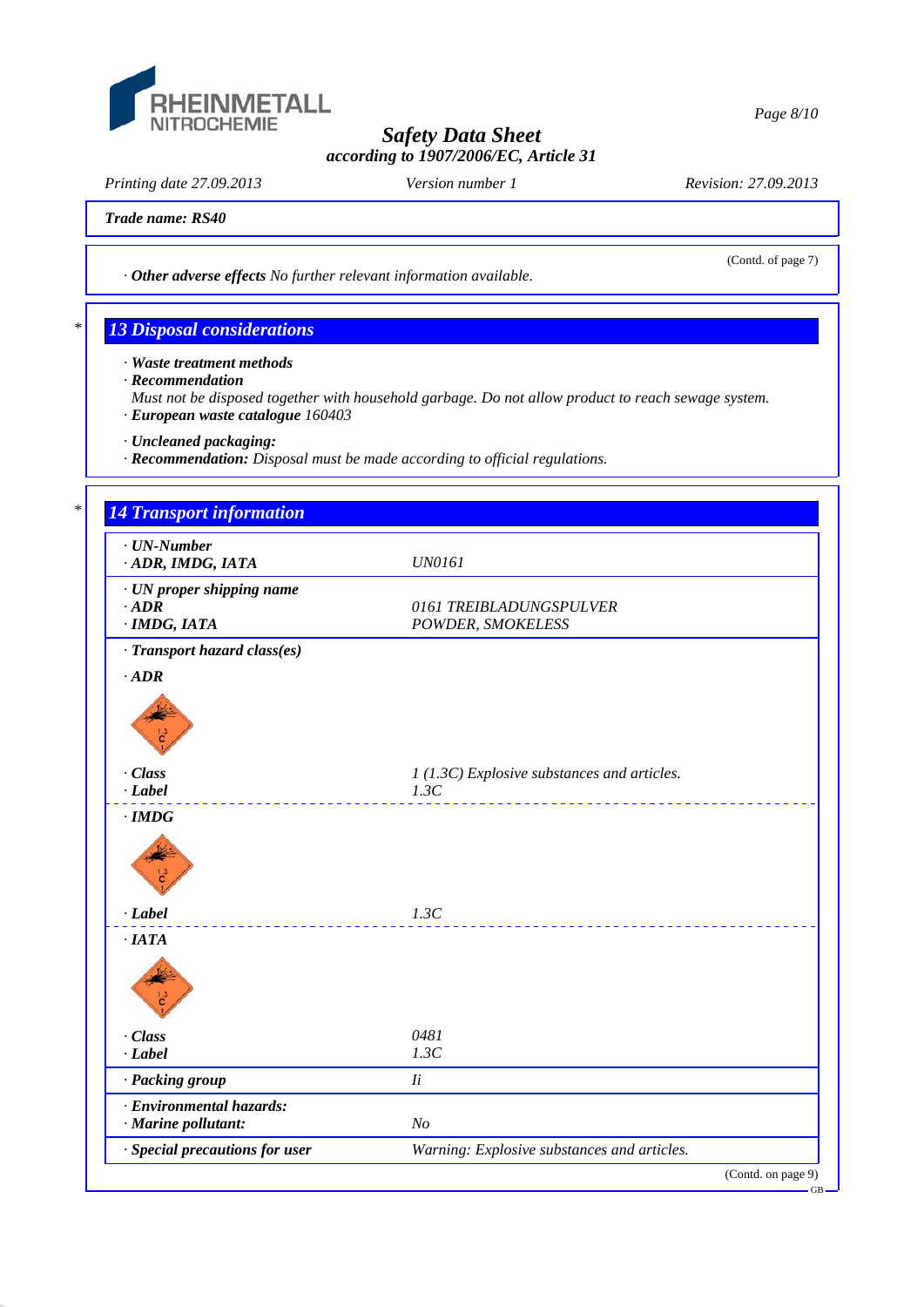

*Page 9/10*

## *Safety Data Sheet according to 1907/2006/EC, Article 31*

*Printing date 27.09.2013 Revision: 27.09.2013 Version number 1*

|  | Trade name: RS40 |  |
|--|------------------|--|
|--|------------------|--|

|                                                                                           | (Contd. of page 8)                     |
|-------------------------------------------------------------------------------------------|----------------------------------------|
| · EMS Number:                                                                             | $F-B.S-Y$                              |
| $\cdot$ Transport in bulk according to Annex II of<br><b>MARPOL73/78 and the IBC Code</b> | Not applicable.                        |
| · Transport/Additional information:                                                       |                                        |
| $\cdot$ ADR<br>· Tunnel restriction code                                                  | C5000D                                 |
| · UN "Model Regulation":                                                                  | UN0161, POWDER, SMOKELESS, 1.3C (1.3C) |

# *\* 15 Regulatory information*

### *· Safety, health and environmental regulations/legislation specific for the substance or mixture*

### *· Labelling according to EU guidelines:*

*Observe the general safety regulations when handling chemicals.*

*The product has been classified and marked in accordance with EU Directives / Ordinance on Hazardous Materials.*

### *· Code letter and hazard designation of product:*

- *T+ Very toxic*
- *E Explosive*

*· Hazard-determining components of labelling: glycerol trinitrate*

### *· Risk phrases:*

*2 Risk of explosion by shock, friction, fire or other sources of ignition.*

*26/27 Very toxic by inhalation and in contact with skin.*

- *48/20/21/22 Harmful: danger of serious damage to health by prolonged exposure through inhalation, in contact with skin and if swallowed.*
- *52/53 Harmful to aquatic organisms, may cause long-term adverse effects in the aquatic environment.*

### *· Safety phrases:*

- *27/28 After contact with skin, take off immediately all contaminated clothing, and wash immediately with plenty of water.*
- *36/37 Wear suitable protective clothing and gloves.*
- *45 In case of accident or if you feel unwell, seek medical advice immediately (show the label where possible).*
- *61 Avoid release to the environment. Refer to special instructions/safety data sheets.*

## *· National regulations:*

*Class Share in % I 16.4*

*· Chemical safety assessment: A Chemical Safety Assessment has not been carried out.*

# *16 Other information*

*This information is based on our present knowledge. However, this shall not constitute a guarantee for any specific product features and shall not establish a legally valid contractual relationship.*

### *· Relevant phrases*

*H200 Unstable explosives.*

(Contd. on page 10)

GB